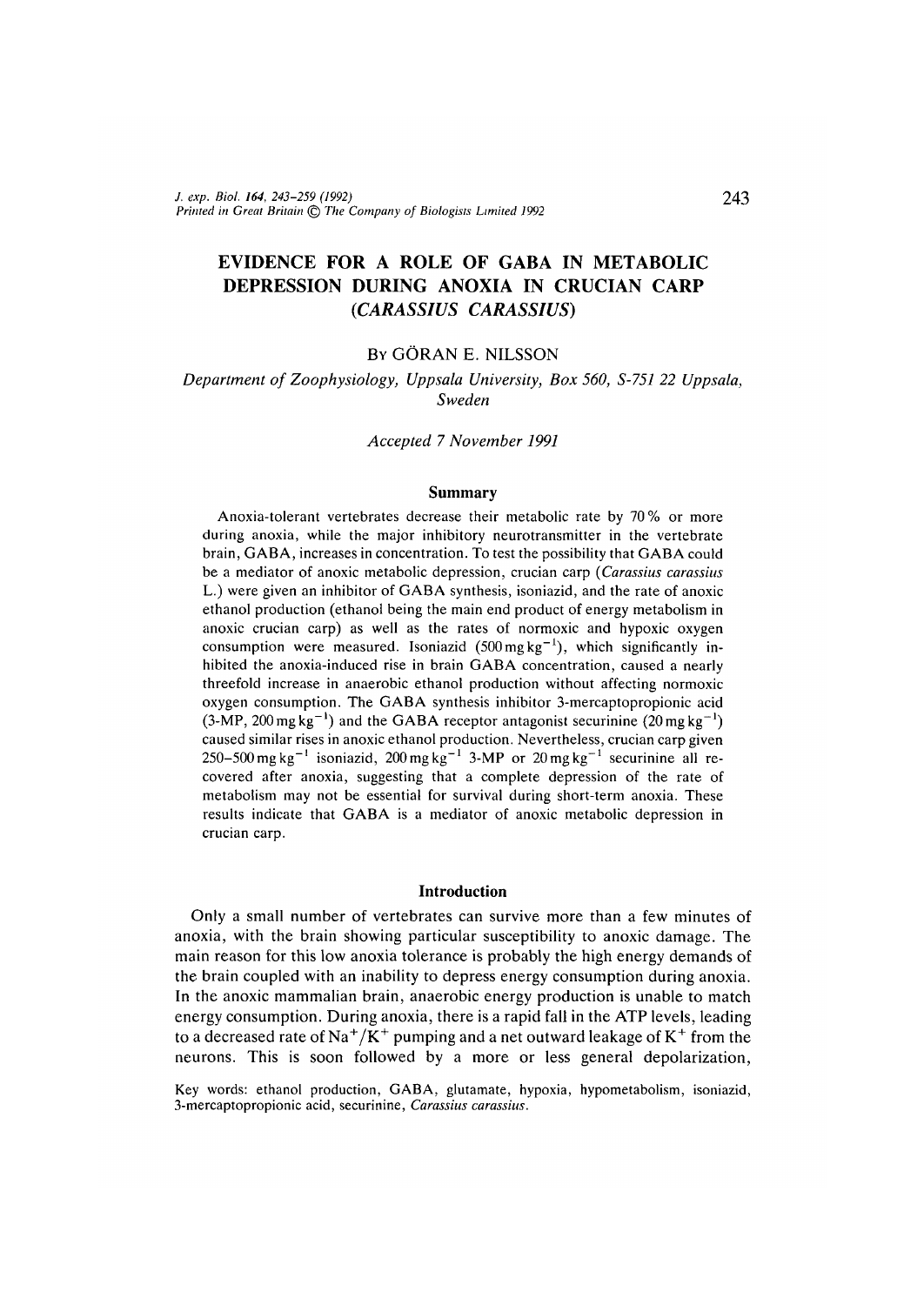presumably caused by the opening of voltage-gated  $\mathrm{Na}^+,\mathrm{Ca}^{2+}$  and  $\mathrm{K}^+$  channels as well as by a release of excitatory amino acids, notably glutamate (reviewed by Siesjo, 1990). Indeed, it is becoming increasingly clear that neurotransmitters play important roles in the development of anoxic brain damage.

Freshwater turtles, crucian carp *(Carassius carassius* L.) and goldfish *(Carassius auratus* L.) are among the few vertebrates that readily survive anoxia for many hours or even days at room temperature (Ultsch, 1989). These animals have been found to maintain relatively constant brain ATP levels during anoxia (Lutz *et al.* 1984; Kelly and Storey, 1988; Van der Boon, 1990), and it is assumed that, by maintaining their ATP levels, anoxia-tolerant vertebrates prevent the disastrous events that occur in the anoxic mammalian brain.

Metabolic depression is regarded as a major strategy for anoxic survival in anoxia-tolerant animals in general (Hochachka, 1986; Hochachka and Guppy, 1987; Rosenthal *et al.* 1988; Storey, 1988) and is thought to be a key mechanism in maintaining brain ATP levels during anoxia in anoxia-tolerant vertebrates (Lutz *et al.* 1986; Rosenthal *et al.* 1988; Chih *et al.* 1989). Freshwater turtles have been found to undergo a marked metabolic depression during anoxia, and, in anoxic goldfish, systemic energy consumption is depressed by 70% (Van Waversveld *etal.* 1989).

With regard to the depression of energy *production* during anoxia, covalent modifications of regulatory enzymes involved in glycolysis, as well as lowered levels of the glycolytic activator fructose 2,6-bisphosphate and increased levels of the glycolytic inhibitor alanine, are thought to mediate a decreased rate of glycolysis (Storey, 1987, 1988; Rahman and Storey, 1988; Nilsson *etal.* 1990). However, a key question must be how the rate of energy *consumption* is decreased, since a unilateral decrease in energy production would be disastrous, leading to a fall in ATP concentration followed by a loss of ion homeostasis and general depolarization (as in the anoxic mammalian brain). Thus, the decrease in energy production seen in anoxia-tolerant animals must be tightly linked with a decrease in energy consumption. The mechanisms responsible for the depression of energy consumption are largely unknown. Moreover, since few successful attempts have been made to inhibit metabolic depression, there has been a lack of experimental evidence to show that a decrease in energy consumption in anoxiatolerant vertebrates really is essential for avoiding an initial disastrous fall in ATP levels (short-term survival). Metabolic depression could merely be a way of saving fuel, thereby greatly extending the survival time in anoxia (long-term survival). I recently found that crucian carp can survive at least a few hours of anoxia in spite of a marked inhibition of systemic metabolic depression caused by an adenosine receptor antagonist (Nilsson, 1991).

Principal representatives of anoxia-tolerant vertebrates, crucian carp, freshwater turtles and sea turtles, have recently been found to respond to anoxia by increasing their brain levels of inhibitory amino acids such as GABA, glycine and taurine, while simultaneously decreasing the levels of the excitatory amino acid neurotransmitters glutamate and aspartate (Nilsson, 1990; Nilsson *etal.* 1990,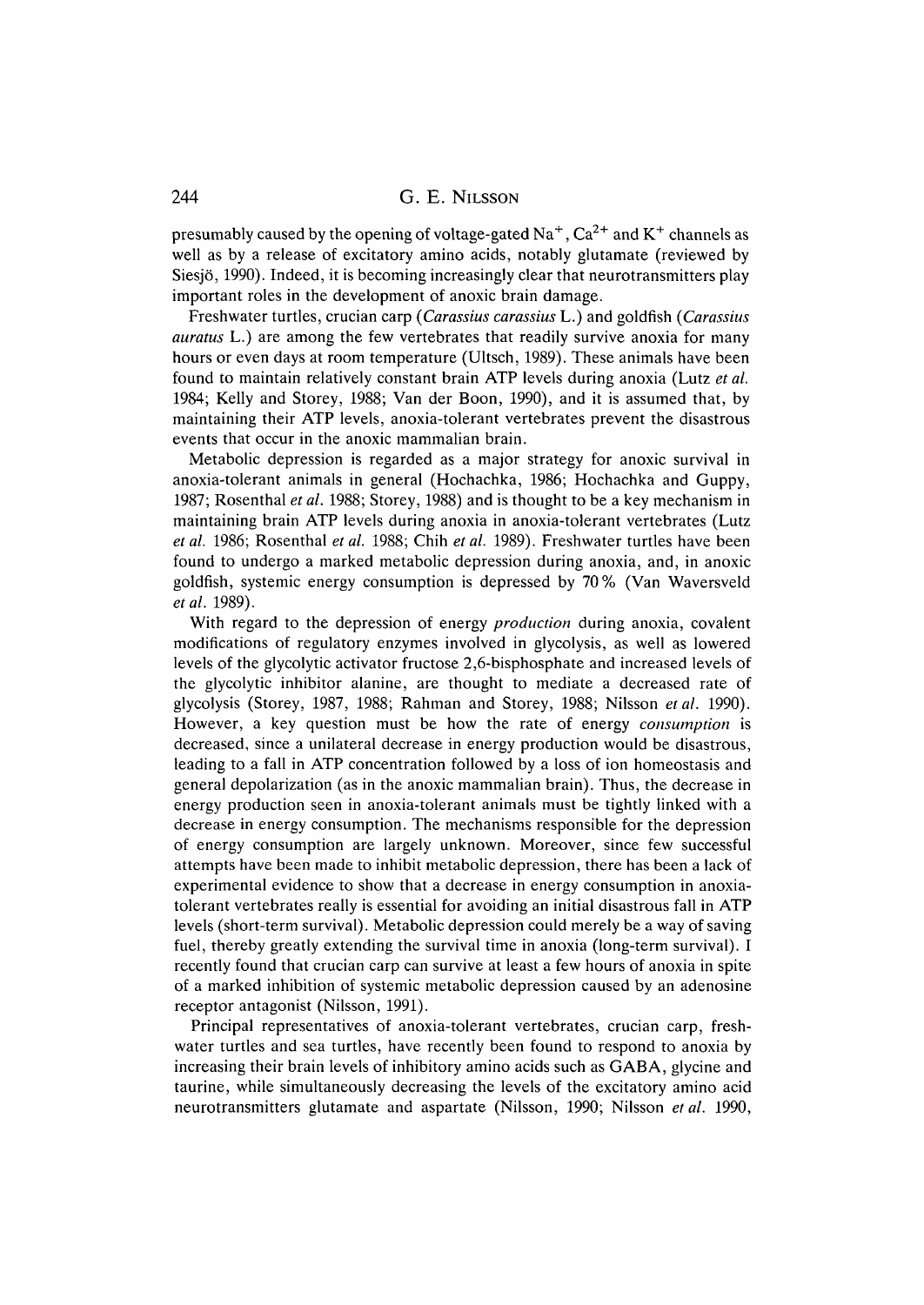1991). At least in turtles, increased levels of inhibitory amino acids are also seen extracellularly, where they can interact with receptors (Nilsson and Lutz, 1991). Clearly, the possibility that increased levels of inhibitory amino acids mediate metabolic depression deserves further experimental examination.

GABA is the major inhibitory neurotransmitter in vertebrates, and the aim of the present study was to determine how an inhibition of GABAergic transmission affects the rate of systemic energy metabolism in anoxic and normoxic crucian carp. Metabolic rate during anoxia was measured as the rate of ethanol production. *C. carassius* and *C. auratus* have the unique ability, among vertebrates, to produce and excrete ethanol as the principal metabolic end product during anoxia (Johnston and Bernard, 1983). Thus, the rate of anoxic ethanol excretion can be used as a continuous index of anoxic metabolic rate in crucian carp (Nilsson, 1991).

#### **Materials and methods**

All acclimations and experiments were carried out in Uppsala tap water thermostatted at 18±1°C.

### *Animals*

Crucian carp, weighing  $41 \pm 11$  g (mean $\pm$ s.p.), were caught in a pond near Uppsala, Sweden, in August. They were kept indoors in 500-1 tanks (100 fish in each) continuously supplied with aerated water (18°C). The fish were fed daily with commercial trout food (Ewos, Sweden). The artificial light automatically followed Hamburg's latitude and longitude. The experiments were carried out between September and December after at least 1 month of acclimation to the indoor conditions.

### *Drugs*

Isonicotinic acid hydrazide (isoniazid), 3-mercaptopropionic acid (3-MP) and securinine were obtained from Sigma Chemical Co, St Louis, MO. Isoniazid and 3-MP were dissolved in 0.9 % NaCl. The isoniazid solution had a neutral pH. The pH of the 3-MP solution was made neutral by the addition of NaOH. 10 mg of securinine was first dissolved in 1 ml of  $0.02 \text{ mol}^{-1}$  HCl, and then  $0.5 \text{ ml}$  of  $0.1 \text{ mol}^{-1}$  Na<sub>2</sub>HPO<sub>4</sub> was added to give a final pH of 6.0. All drugs were given intraperitoneally in a volume of  $100-200 \mu l$  per 40 g of fish, and controls were given a corresponding volume of 0.9% NaCl.

#### *Measurements of ethanol production in anoxia*

All measurements of ethanol production were carried out in a 24-1 plastic (PVC) box that had been divided into 12 2-1 chambers, with the sides and bottom of each chamber made of black PVC. Each chamber was equipped with an air stone for aeration or nitrogen bubbling, a small outlet with a valve for water sampling, and two 15 mm holes connecting it with neighboring chambers to allow water to flow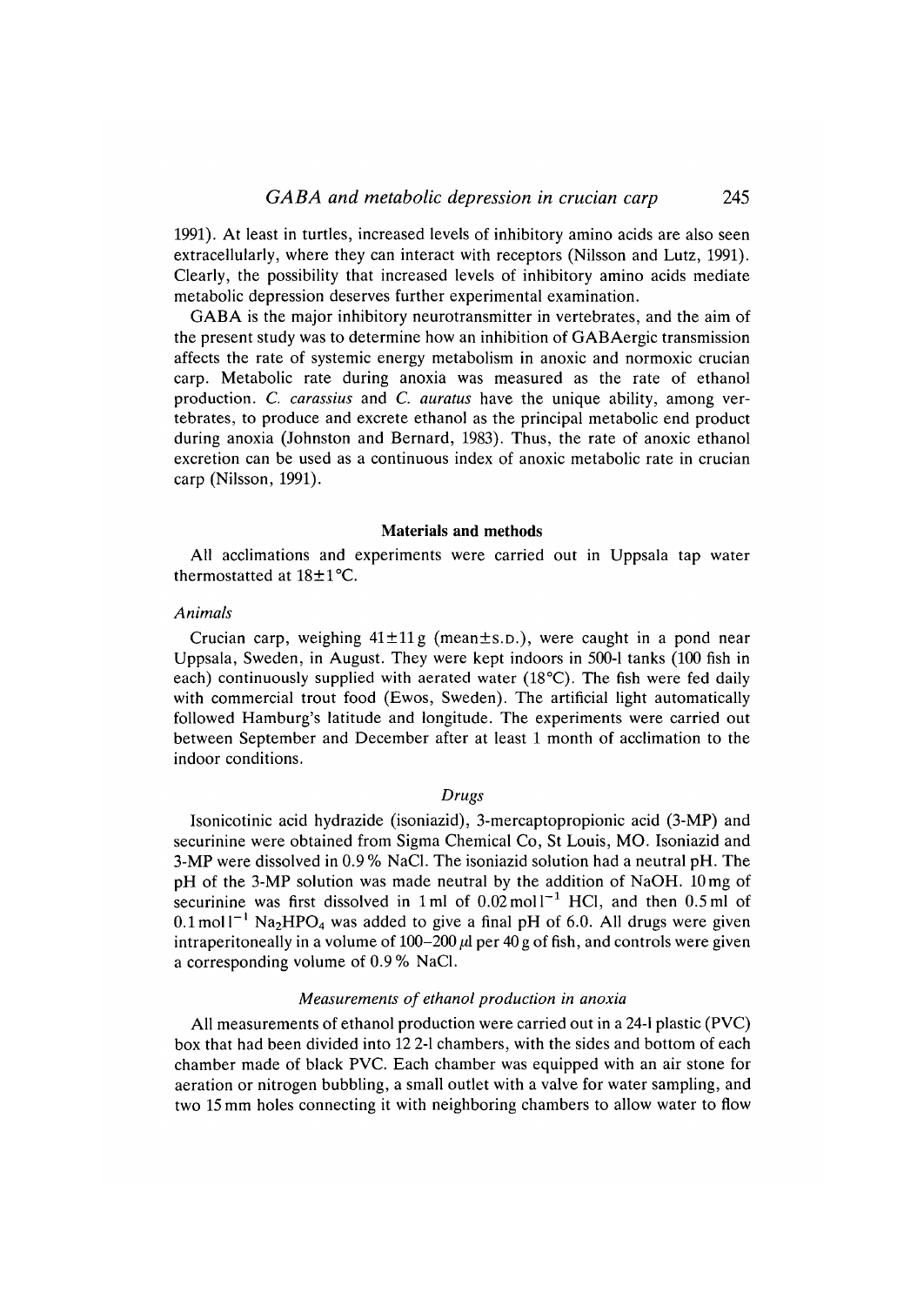through the box during acclimation. The 24-1 box was covered with a pyramidshaped acrylic lid with a small pipe (gas outlet) in the center in order to avoid the formation of air pockets during nitrogen bubbling. The lid was covered with a semitransparent black plastic bag allowing dim light to penetrate. The fish (one in each chamber) were put into the box 24 h before the experiment. During this acclimation period, the chambers were aerated and supplied with continuously exchanged water. The drugs (or vehicles) were injected 60min (isoniazid) or 15min (3-MP and securinine) before the experiments. At the same time, the inlet and outlet for water to each chamber were plugged. The experiment was started by bubbling the water in each chamber with nitrogen, causing the  $O<sub>2</sub>$  level to fall below  $0.1 \text{ mg}^{-1}$  within 5-10 min. Water samples were taken regularly and the nitrogen bubbling continued during the whole experiment, causing the pH of the water to increase from 8.1 to 8.6 during a 5-h experiment. The experiments were carried out between 10:00h and 17:00h. For practical reasons, the time in anoxia was counted from the start of nitrogen bubbling. The ethanol concentration in 2 ml water samples was measured enzymatically using alcohol dehydrogenase (Krebs *etal.* 1969).

After the experiments with isoniazid, each fish was decapitated and the brain removed and frozen in liquid nitrogen within lmin. GABA, glutamate and glutamine were measured after o-phthaldialdehyde derivatization using HPLC with fluorimetric detection, as described in detail by Nilsson (1990).

### *Measurement of O2 consumption by closed respirometry*

Isoniazid (or vehicle) was injected 90min prior to the experiments. Each fish was put in a 2-1 glass jar that, as in the experiments with ethanol production, was kept shaded but not completely dark. The tip of an  $O_2$  electrode (Oximeter OXI96 from Wissenschaftlich Technische Werkstatten in Weilheim, Germany) was inserted through the lid of the jar. To make water circulate over the electrode membrane, the electrode was equipped with a small magnetic propeller (supplied by the manufacturer) driven by a magnetic stirrer placed outside the jar. The small propeller caused only a small local water current and did not produce any water movements strong enough to force the fish to swim. The decline in  $O_2$ concentration in the water was continuously recorded and the slope of this curve at different  $O_2$  concentrations was used to calculate the rate of  $O_2$  consumption by the fish.

### *Statistics*

The results are presented as means±s.E.M. Statistical significance was tested using the Wilcoxon rank sum test.

# **Results**

*Effects of isoniazid on ethanol production and the recovery after anoxia* Isoniazid (250 and 500 mg  $kg^{-1}$ ) significantly increased the amount of ethanol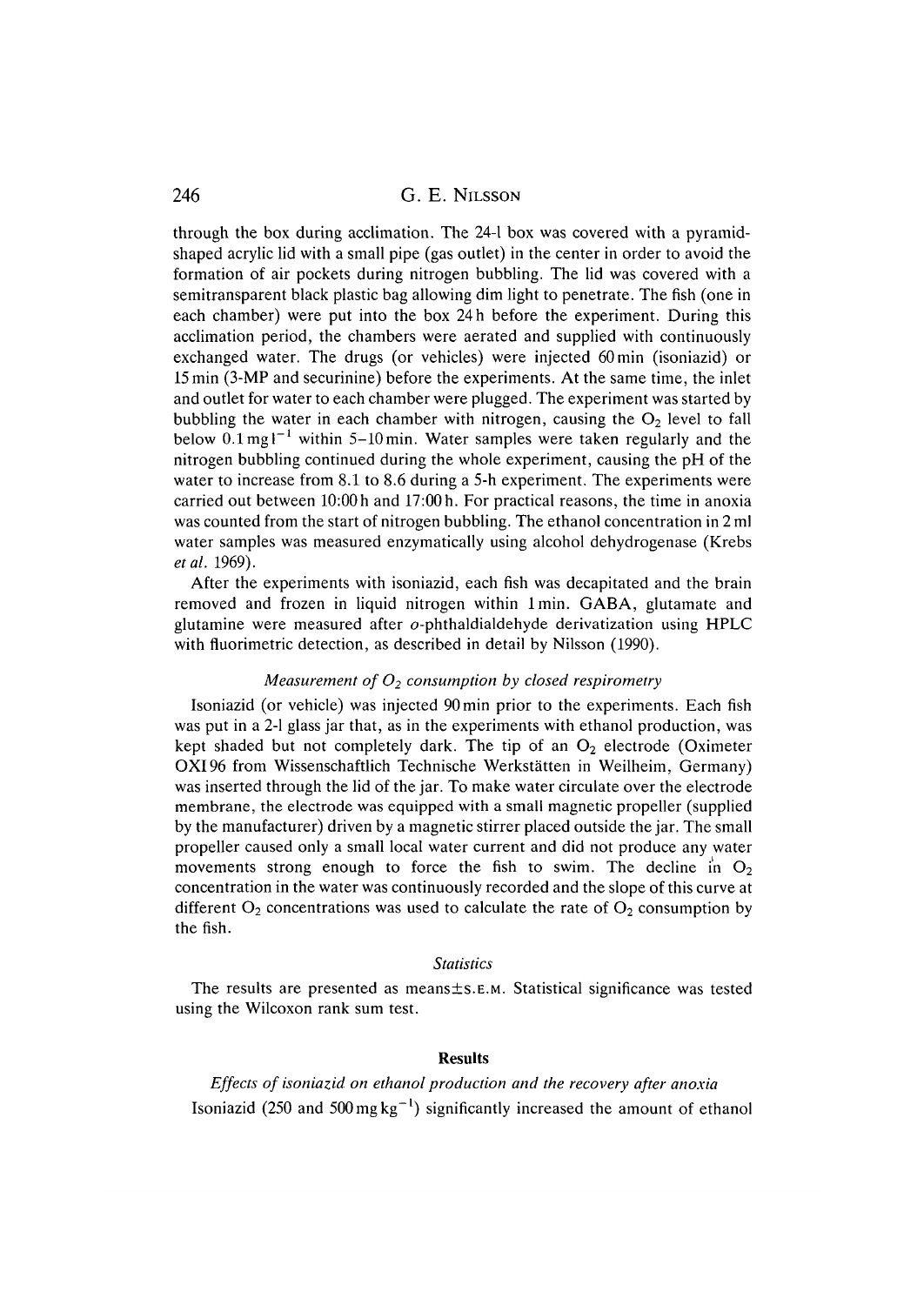

Fig. 1. (A, B) Effect of isoniazid on ethanol production in anoxic crucian carp. (A) The increase in the water ethanol concentration, per kilogram of fish, during 210 or 270 min of anoxia in controls ( $\circlearrowleft$ , *N*=12), fish given 250 mg kg<sup>-1</sup> isoniazid ( $\bullet$ , *N*=6) and fish given 500 mg kg<sup>-1</sup> isoniazid ( $\blacksquare$ , *N*=6). (B) The rate of ethanol production at different times during anoxia calculated from the slope of the curves in A. Values are mean±s.E.

produced (Fig. 1A) and the rate of ethanol production (Fig. IB) in anoxic crucian carp. At the higher dose, isoniazid caused the rate of ethanol production to increase to 2.1, 2.3, 2.7 and 2.4 times the control level after 60, 120, 180 and 240 min of anoxia ( $P < 0.01$  at each time), respectively (Fig. 1B). At the lower dose, a 1.5-fold increase was seen after 60 and 120 min ( $P<0.05$  at each time), but the results suggested that the rate of ethanol production had returned to the control value after 180 min (Fig. 1B). Fish given 500 mg  $kg^{-1}$  isoniazid appeared comatose at the end of the exposure to anoxia, lying motionless on their side at the water surface.

Crucian carp given  $500 \text{ mg kg}^{-1}$  isoniazid and kept under normoxic conditions did not produce any measurable ethanol.

The effect of  $1000 \text{ mg kg}^{-1}$  isoniazid on anoxic ethanol production was also tested (data not shown). This dose of isoniazid caused 3.3- and 3.5-fold increases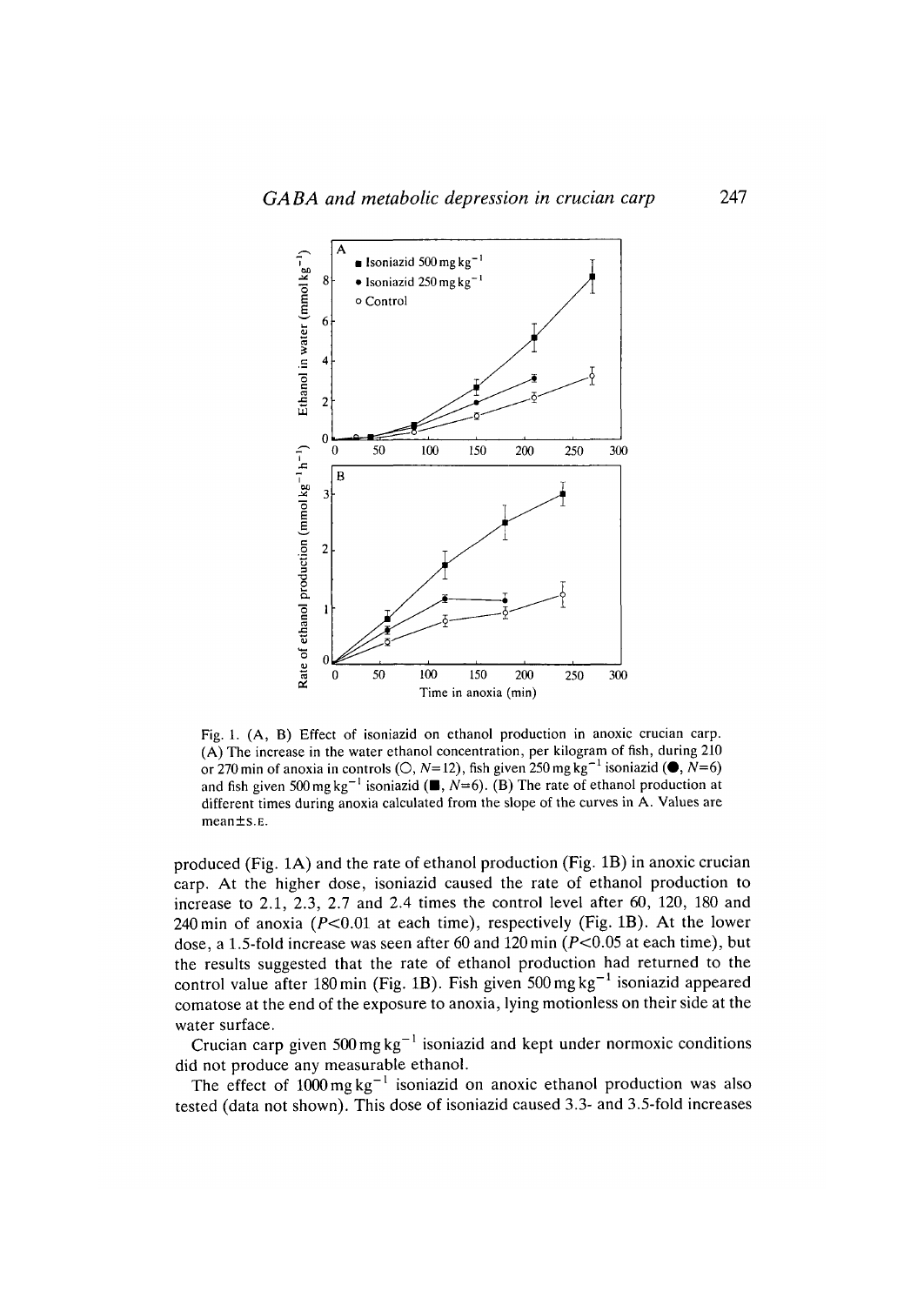in the rate of ethanol production after 210 and 270 min, respectively, of anoxia (P<0.01). However, unlike the lower doses,  $1000 \text{ mg kg}^{-1}$  isoniazid induced convulsions during anoxia and no more experiments were performed with such a high dose.

To test the effect of isoniazid on anoxic survival, crucian carp treated with 250 and 500 mg kg<sup>-1</sup> isoniazid (1 h prior to anoxia) were exposed to 5 h of anoxia and then put into normoxic water. After anoxia, fish given  $500 \,\text{mg}\,\text{kg}^{-1}$  isoniazid  $(N=4)$  displayed severe problems with their equilibrium (i.e. ability to keep upright). However, these problems were only temporary, lasting for about 40h, and the fish were feeding again after 48 h. Crucian carp given 250 mg kg<sup>-1</sup> isoniazid *(N=4)* did not show any apparent behavioral deficits after 5 h in anoxia. All these fish were alive and well more than 1 month after the experiment.

## *Effect of isoniazid on the brain levels of GABA, glutamate and glutamine*

Fig. 2 shows the concentrations of GABA, glutamate and glutamine found in the brain of control and isoniazid-treated fish (250 and 500 mg  $kg^{-1}$ ) after up to 5 h of anoxia. These are the same fish as those studied in the experiment presented in Fig. 1. Anoxic controls differed significantly from normoxic controls in all instances ( $P < 0.01$ ). Isoniazid, at a dose of 500 mg kg<sup>-1</sup>, lowered the anoxiainduced increase in GABA concentration by  $63\%$  ( $P < 0.001$ ). Thus, while the controls exposed to 270 min of anoxia had a brain concentration of GABA that was 106  $\mu$ g g<sup>-1</sup> higher than that of normoxic fish, the increase in brain GABA concentration of fish given 500 mg kg<sup>-1</sup> isoniazid was only 39  $\mu$ gg<sup>-1</sup>. Also, the anoxia-induced decreases in the brain levels of glutamate and glutamine (the main precursor of neuronal glutamate) were significantly  $(P<0.05)$  attenuated in fish treated with  $500 \text{ mg kg}^{-1}$  isoniazid. This is the expected result, since isoniazid inhibits the formation of GABA from glutamate. However, with the lower dose of isoniazid (250 mg kg<sup>-1</sup>) no significant effects remained after 210 min of anoxia, although there was a tendency towards a lowered GABA level. This is in agreement with the results obtained from the measurements of ethanol levels in that, after 210 min of anoxia, a 250 mg kg<sup>-1</sup> dose of isoniazid no longer caused any significant increase in the rate of ethanol production (Fig. 1).

# *Effects of isoniazid on oxygen consumption*

The effect of isoniazid (500 mg  $kg^{-1}$ ) on the routine metabolic rate in normoxia and hypoxia was studied using closed respirometry (Table 1; Fig. 3). In contrast to the drastic effect of isoniazid treatment on ethanol production during anoxia, isoniazid did not cause any change in the rate of oxygen consumption at normoxic oxygen tensions  $(6-8 \text{ mg } O_21^{-1})$  (Table 1) when measured 120–180 min after injection.

Fig. 3 shows experiments where the fish were allowed to consume all the oxygen in the respirometer. Biphasic plots were obtained, very similar to those found with closed respirometry in common carp (Lomholt and Johansen, 1979). When meeting a declining ambient oxygen tension, the fish apparently decrease their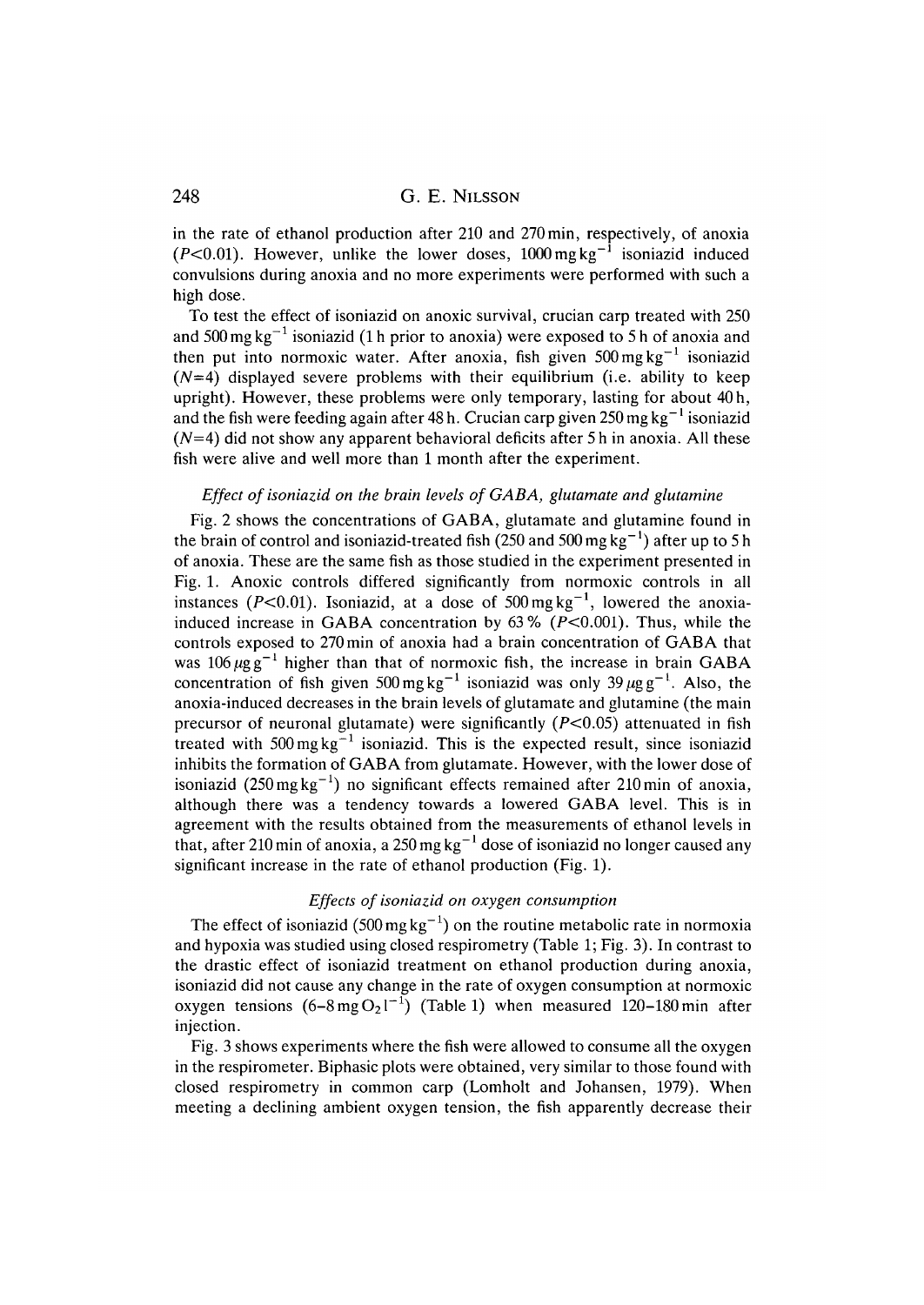

Fig. 2. (A-C) Effect of anoxia and isoniazid on the concentrations of GABA (A), glutamate (B) and glutamine (C) in crucian carp brain. The fish are those studied in the experiment presented in Fig. 1. The numbers of specimens are 6 (isoniazid) or 12 (control). Values are mean±s.E.

rate of oxygen consumption, possibly by lowering their physical activity and, at a certain oxygen tension, called the critical oxygen tension, they will be unable to take up all the oxygen needed to maintain a fully aerobic metabolism. Below the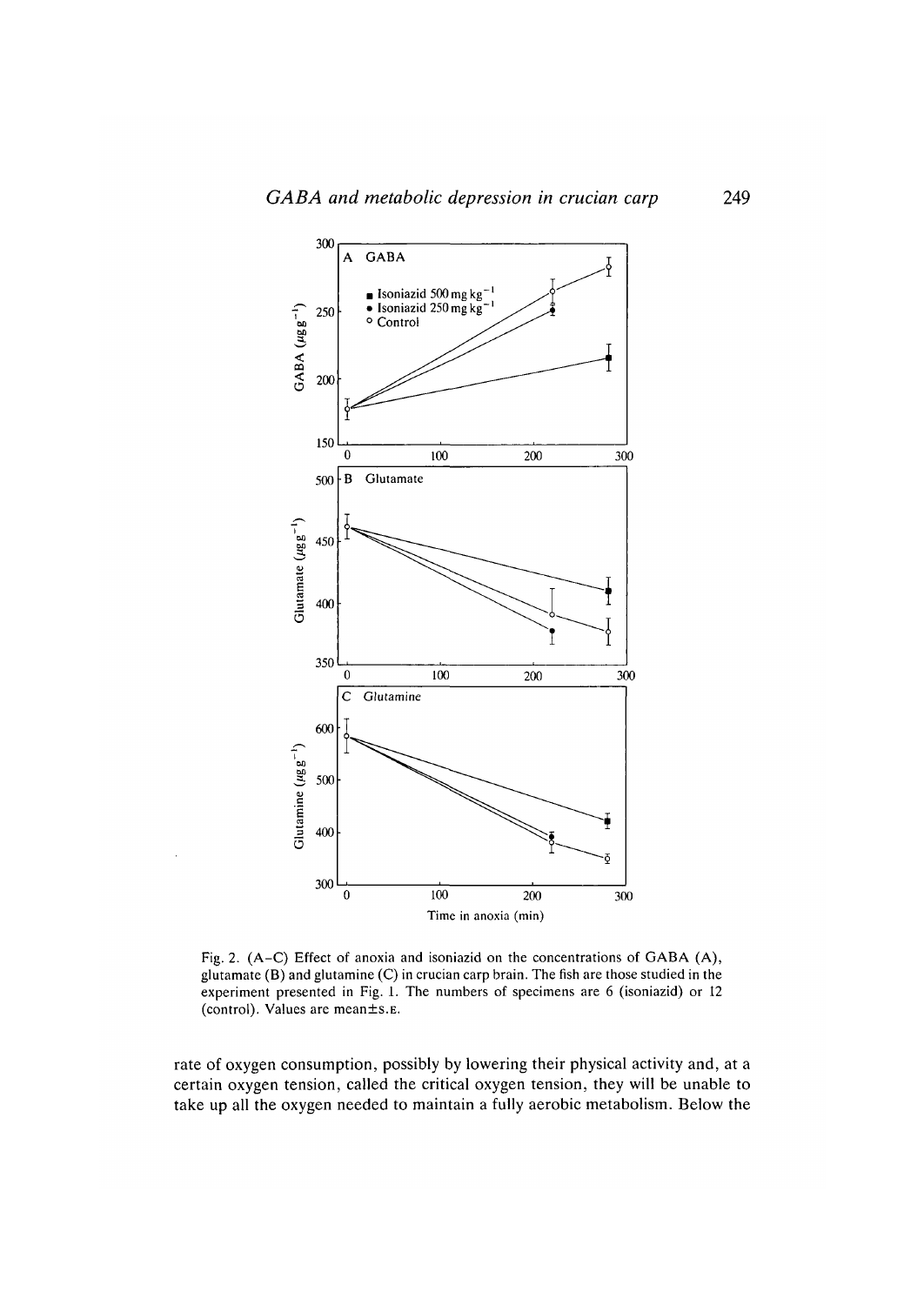Table 1. *Rates of normoxic oxygen consumption in isoniazid-treated (500 mg kg<sup>-1</sup>) and control crucian carp*

| Treatment |                           |                           |
|-----------|---------------------------|---------------------------|
|           | at 6.0–7.0 mg $O_2I^{-1}$ | at 7.0–8.0 mg $O_21^{-1}$ |
| Control   | $156 \pm 17(10)$          | $168 \pm 12$ (10)         |
| Isoniazid | $154 \pm 16(6)$           | $158 \pm 16$ (8)          |

The number of specimens is given within parentheses.

No significant differences were found.

critical oxygen tension, the fish have to rely progressively on anaerobic metabolism. In these experiments, the slopes of the curves above the critical oxygen tension were significantly lower in fish given  $500 \text{ mg kg}^{-1}$  isoniazid (slope=9.9 $\pm$ 3.0) than in controls (slope=18.1 $\pm$ 2.0, P=0.032, Fig. 3), suggesting that isoniazid attenuates the ability of crucian carp to lower its oxygen consumption in response to a falling ambient oxygen tension. In contrast, isoniazid had no significant effect on the critical oxygen tension  $(1.4 \pm 0.2 \text{ mg})^{-1}$  in controls and  $1.7\pm0.4$  mg l<sup>-1</sup> in isoniazid-treated fish).

The crucian carp is a tranquil species that is readily tamed, and the fish used were accustomed to daily handling. Nevertheless, since the measurements started only 30 min after the fish had been put in the respirometer, it is possible that the initial part of the oxygen consumption curves was influenced by stress.

# *Effects of 3-MP and securinine on ethanol production and the recovery after anoxia*

The experiments with isoniazid suggested that inhibition of GABAergic neurotransmission increases the rate of anaerobic metabolism measured as ethanol production. To substantiate this suggestion, experiments were conducted with two other drugs known to inhibit GABAergic transmission in mammals.

Like isoniazid, both 3-MP and securinine drastically increased the rate of ethanol production in anoxic crucian carp (Figs 4, 5). 3-MP (200 mg kg<sup>-1</sup> given 15 min prior to anoxia) caused the rate of ethanol production (Fig. 4B) to increase to 1.5, 2.3, 2.4, 2.0 and 1.4 times the control level after 70, 130, 190, 250 and 310 min, respectively, of anoxia ( $P<0.05$  at 70 and 310 min;  $P<0.001$  at 130-250min). Thus, after 190min, the effect of 3-MP started to decline. Securinine  $(20 \,\text{mg}\,\text{kg}^{-1})$  given 15 min prior to anoxia) was very fast-acting and potent in elevating the rate of ethanol production in anoxic crucian carp (Fig. 5B), causing 5.5-, 3.5-, 2.9- and 1.9-fold increases over control values after 20, 70, 135 and 195 min, respectively, of anoxia  $(P<0.01$  at each time). The effect of securinine also declined with time, and the rate of ethanol production by securininetreated fish was not significantly different from that of controls after 250 min of anoxia. In contrast to isoniazid (250 and 500 mg kg<sup>-1</sup>) and 3-MP, securinine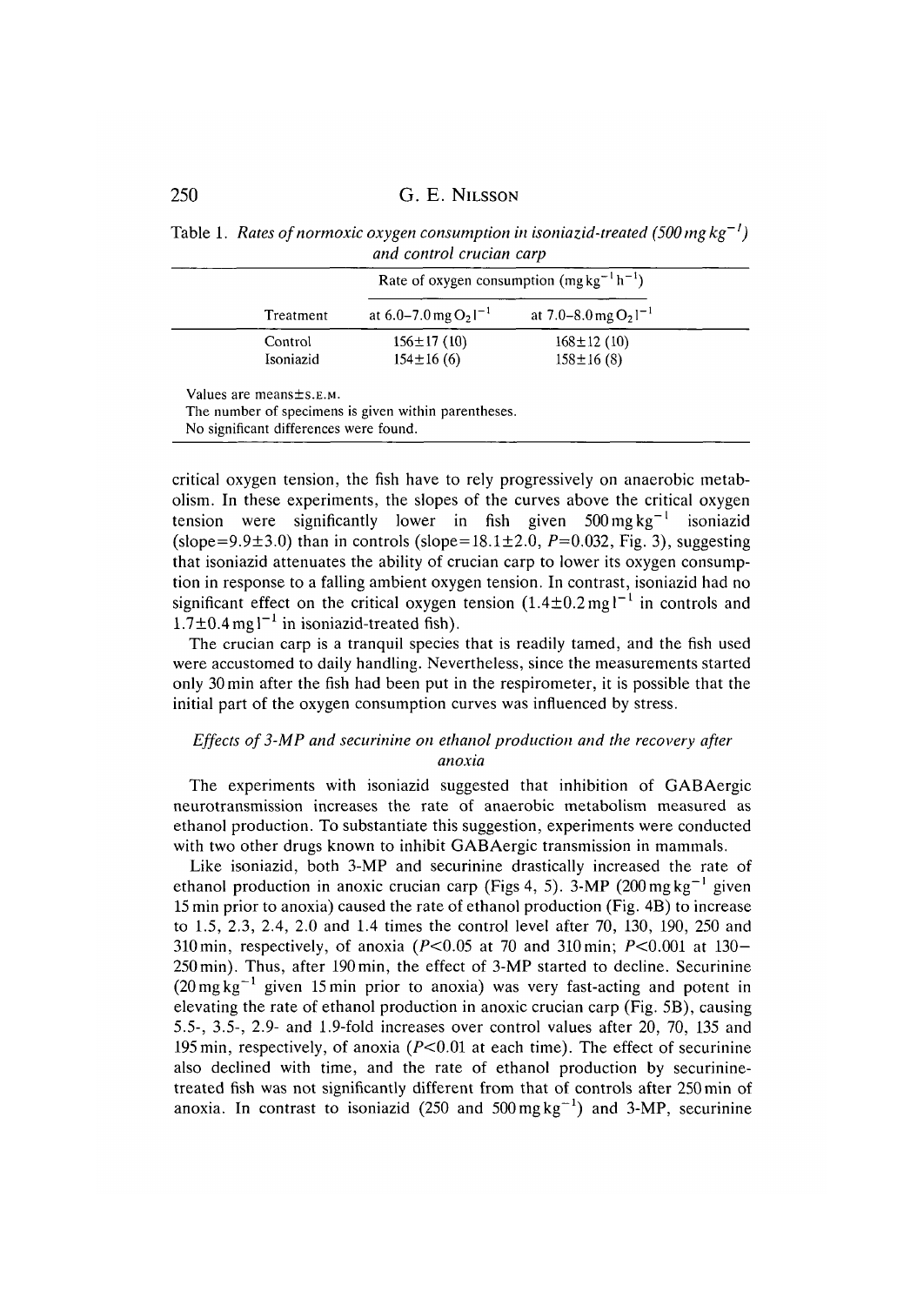

Fig. 3. (A-J) Effect of isoniazid on oxygen consumption in crucian carp studied by closed respirometry. (A-E) Control fish (O, given 0.9 % NaCl); (F-J) fish treated with isoniazid ( $\bullet$ , 500 mg kg<sup>-1</sup>). The decline in the water O<sub>2</sub> concentration in the respirometer was continuously recorded as the fish consumed the  $O_2$ . The slope of this curve at different  $O_2$  concentrations was used to calculate the rate of  $O_2$  consumption. It took between 4 and 6h for the fish to consume all the  $O_2$  in the respirometer. The regression lines are calculated from the values above the critical oxygen tension (i.e. above the inflection point). Each plot represents a different fish.

caused convulsions. However, the convulsions, which appeared only lOmin after injection, lasted less than  $2 \text{ min}$ . No convulsions were seen when the N<sub>2</sub>-bubbling started.

After the exposure to anoxia, the crucian carp given 3-MP (200 mg kg<sup>-1</sup>) or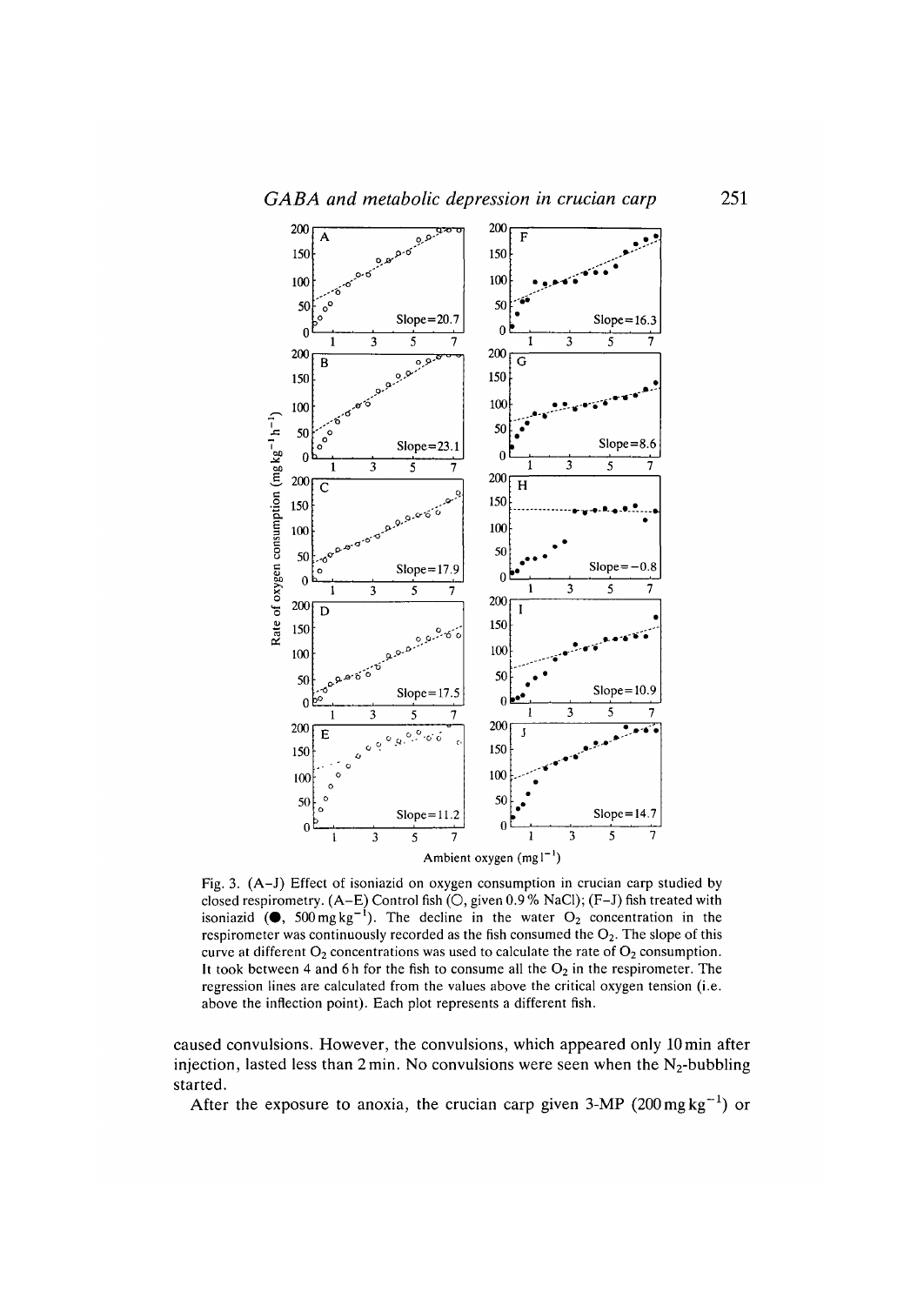

Fig. 4. (A, B) Effect of 3-mercaptopropionic acid (3-MP) on ethanol production in anoxic crucian carp. (A) The increase in water ethanol concentration, per kilogram of fish, during 340 min of anoxia in controls ( $\circ$ ,  $N=6$ ) and fish given 200 mg kg<sup>-1</sup> 3-MP  $($   $\bullet$ ,  $N=6$ ). (B) The rate of ethanol production at different times during anoxia, calculated from the slopes of the curves in A. Values are mean±s.E.

securinine  $(20 \,\text{mg}\,\text{kg}^{-1})$  had lost their equilibrium and appeared more or less comatose. Nevertheless, these fish recovered after a few minutes of normoxia. The securinine-treated fish were alive and well for more than 2 months after the experiment, while fish given 3-MP were killed after 4 days in normoxia because edema fluid started to accumulate in their peritoneal cavity (probably as a result of infection or side effects of 3-MP at the injection site).

#### **Discussion**

Isoniazid, 3-MP and securinine, three drugs known to inhibit GABAergic transmission, were found to be highly effective in increasing the rate of anoxic ethanol production in crucian carp. It should be pointed out that the present results demonstrate that ethanol production in crucian carp can be altered pharmacologically, providing new possibilities for an insight into the mechanisms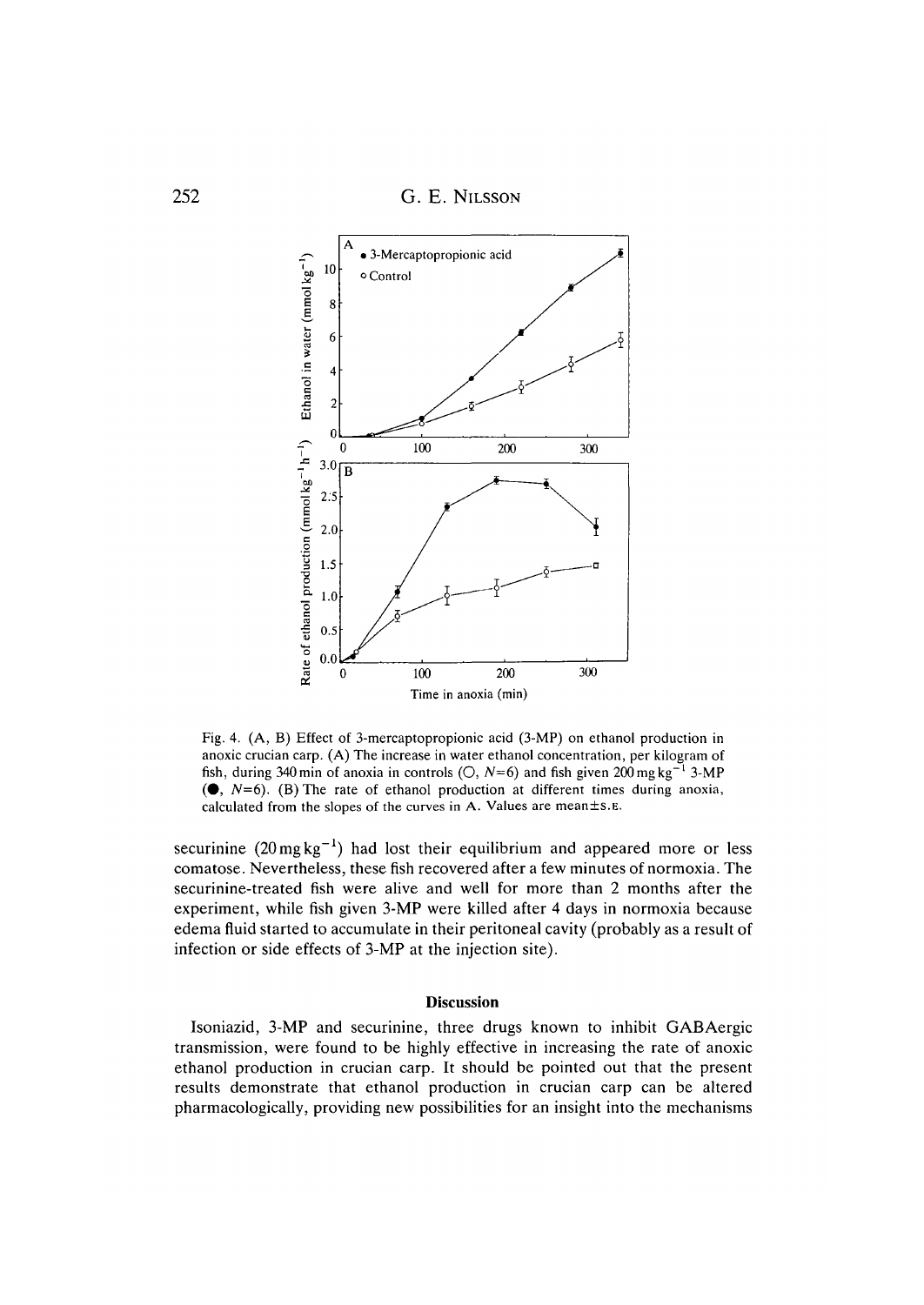

Fig. 5. (A, B) Effect of securinine on ethanol production in anoxic crucian carp. (A) The increase in water ethanol concentration, per kilogram of fish, during 280 min of anoxia in controls ( $\circlearrowright$ ,  $N=6$ ) and fish given 20 mg kg<sup>-1</sup> securinine ( $\bullet$ ,  $N=4$ ). (B) The rate of ethanol production at different times during anoxia, calculated from the slopes of the curves in A. Values are mean±s.E.

behind metabolic depression. Furthermore, since GABA is largely confined to the central nervous system, and since the brain of a 40 g crucian carp only constitutes 0.25% of the body mass, the results indicate a key role for the brain in the regulation of systemic energy metabolism in crucian carp.

Ethanol is the major anaerobic end product in *C. carassius* and *C. auratus,* and the rate of ethanol production is probably a good measure of metabolic rate. Based on theoretical calculations, it has been suggested that *C. auratus* also produces some fat during anoxia (Van Waversveld *et al.* 1989), but the amount of fat produced would be too small to be measured experimentally. That a substantial increase in the rate of ethanol release to the water would reflect anything other than increased metabolic ethanol formation is unlikely. Ethanol readily penetrates biological membranes and is almost certainly excreted by passive diffusion alone. It has been shown that, after 6h of anoxia, only 15% of the total amount of ethanol produced by the crucian carp remains inside the body, the remainder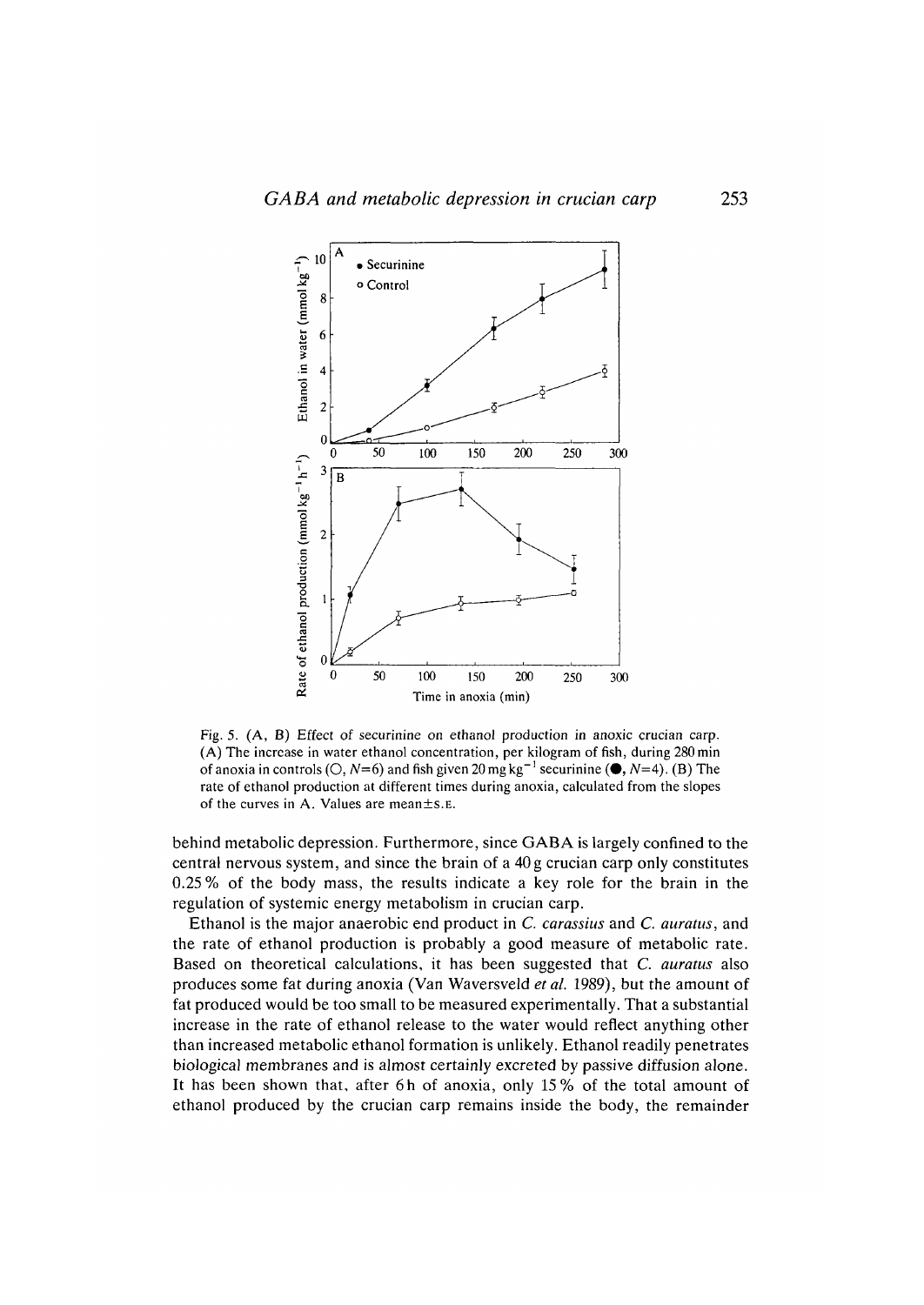having been excreted (Johnston and Bernard, 1983). Thus, ethanol production in the two *Carassius* species provides a unique possibility to obtain a continuous measure of the metabolic rate in freely moving anoxic fish given different pharmacological treatments. Direct calorimetry was not a practical alternative in the present study. Apart from being laborious and requiring expensive equipment, the long equilibration time (hours) needed in direct calorimetry makes pharmacological manipulations impossible.

In *C. auratus,* anoxia causes a 70 % fall in heat production (Van Waversveld *etal.* 1989). In other words, metabolic depression produces a 3.3-fold difference between the metabolic rate in normoxia and that in anoxia. Consequently, the 2.7 fold increase in ethanol production found after injection of 500 mg  $kg^{-1}$  isoniazid in *C. carassius* indicates a profound inhibition of metabolic depression, assuming that there is a relatively linear relationship between heat and ethanol production.

Moreover, isoniazid did not increase the routine metabolic rate during normoxia (Table 1), showing that the effect of isoniazid on ethanol production was not merely a reflection of an overall increase in metabolic rate due, for example, to behavioural arousal. Indeed, as pointed out in the Results, crucian carp given  $500 \,\text{mg}\,\text{kg}^{-1}$  isoniazid were more or less comatose after 270 min in anoxia, performing no physical activity while still having a highly elevated anoxic metabolic rate.

When the oxygen concentration in the closed respirometer reached hypoxic levels (Fig. 3), crucian carp treated with isoniazid seemed to be less able to depress their rate of oxygen consumption. As with the increase in anoxic ethanol production, this result indicates an inhibition of the ability to depress metabolic rate in response to a low ambient oxygen tension. Thus, the GABAergic system seems to be important for both the transition to and the maintenance of a depressed metabolic state.

To strengthen the suggestion that the increased rate of ethanol production in isoniazid-treated fish was caused by inhibition of GABAergic neurotransmission, two other anti-GABAergic drugs (3-MP and securinine) were tested for their effects on anoxic ethanol production. These drugs were also found to be highly effective in increasing anoxic ethanol production, although isoniazid, 3-MP and securinine all differ in the way in which they depress GABAergic neurotransmission. Isoniazid inhibits glutamate decarboxylase (GAD), the enzyme synthesizing GABA from glutamate, by inhibiting the binding of the cofactor pyridoxal phosphate or by decreasing pyridoxal phosphate concentrations (Horton *et al.* 1979). 3-MP also inhibits GAD, but by a different mechanism that does not involve pyridoxal phosphate (Lamar, 1970; Lindgren, 1983). In addition, 3-MP inhibits neuronal release of GABA (Fan *et al.* 1981), and extracellular brain levels of GABA have been found to fall drastically within 10 min of intraperitoneal 3-MP injection in rats (Kehr and Ungerstedt, 1988). Finally, the alkaloid securinine is a potent and selective GABA<sub>A</sub> receptor antagonist (Beutler *et al.* 1985; Farrant and Webster, 1989).

When interpreting the results obtained with these drugs, it should be kept in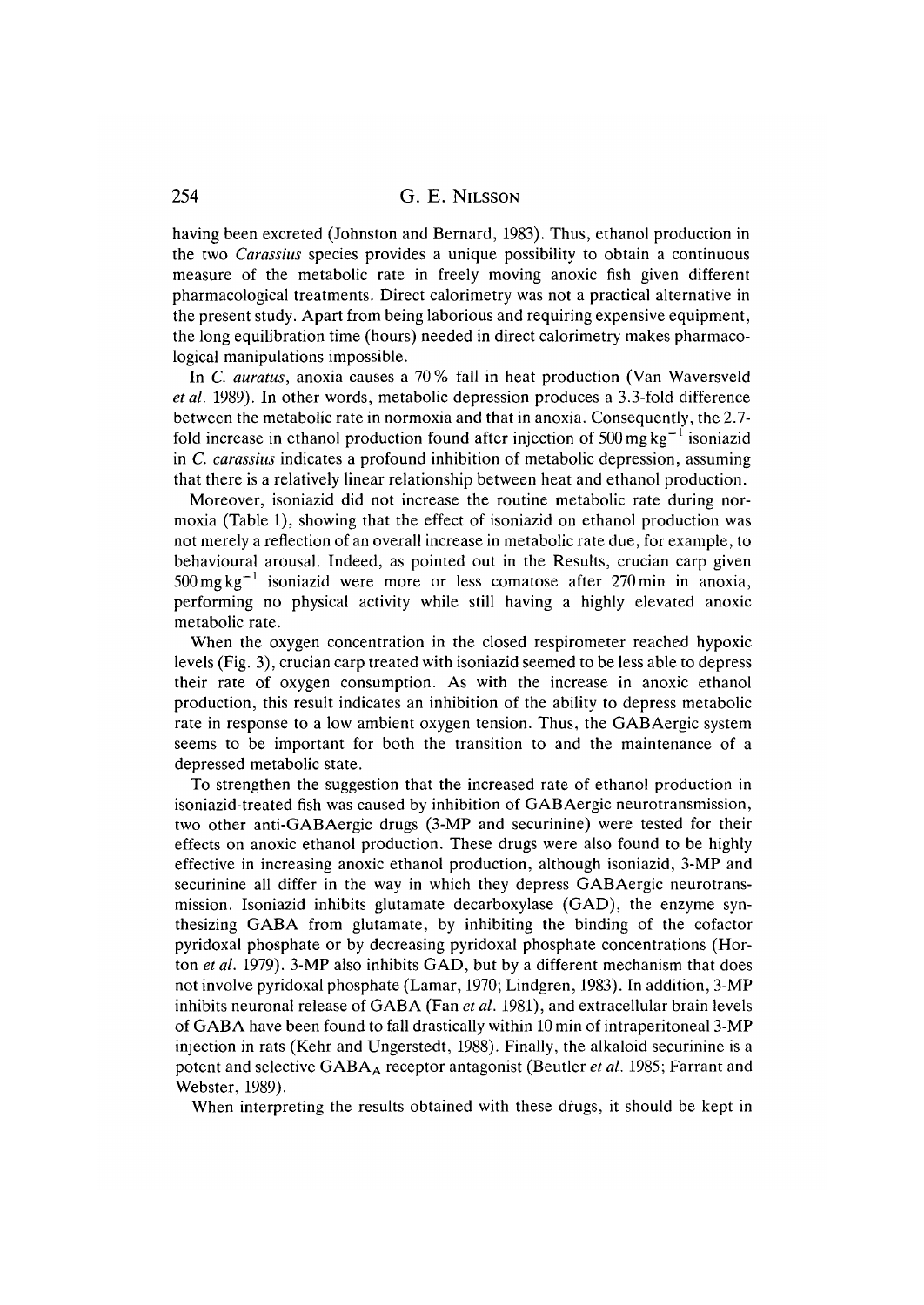mind that our knowledge of their effects on GABAergic neurotransmission comes from mammalian studies, and it is possible that they have different effects on fish. However, with regard to isoniazid, Fig. 2 clearly suggests that this drug act on fish by inhibiting GAD. Another possibility, which cannot be totally ignored, is that these drugs may stimulate hepatic ATP turnover and, thereby, anoxic energy consumption. Because of their chemical diversity, however, it seems unlikely that all three substances would have similar effects on liver metabolism. Moreover, such an effect would probably also be revealed by an increase in normoxic oxygen consumption.

The present results indicate that full metabolic depression may not be essential for survival during short-term anoxia in crucian carp. Treatment with isoniazid, 3-MP and securinine, causing a 2- to 5.5-fold increase in the anoxic metabolic rate lasting 3-4h, apparently caused no permanent CNS damage. Thus, although 3-MP- and securinine-treated fish had lost their equilibrium at the end of the anoxic period, they recovered within a few minutes in normoxic water. However, the comatose state of these fish during anoxia indicates that a short-term inhibition of metabolic depression causes at least temporary CNS problems and, after isoniazid, the equilibrium problems lasted for about 40h in normoxia.

GABA is apparently the major inhibitory neurotransmitter in the vertebrate brain. It is almost exclusively confined to the brain (Cooper *et al.* 1986), although some GABA is found peripherally (see below). This means that anti-GABAergic drugs are likely to have their most profound effects on the energy consumption of the brain. It is quite possible that the drugs used in the present study increased energy consumption of the brain to a greater extent than is indicated by the elevated rates of ethanol production, since ethanol production is a measure of systemic energy metabolism. Unfortunately, there is no existing method for measuring brain energy consumption *in vivo* in fish.

The brain of a crucian carp constitutes only 0.25 % of the body mass, so a depression of brain energy consumption *per se* would not have much effect on systemic energy metabolism. Thus, it is evident that energy utilization in other organs is also reduced during anoxia, and it is likely that such a shut down is controlled by the brain, acting through the peripheral nervous system and/or hormones. Target organs for metabolic depression could include intestine, kidney and liver, all of which have high specific metabolic rates in carp (Itazawa and Oikawa, 1986). Indeed, in the cod *(Gadus morhua),* hypoxia induces an increase in total systemic circulatory resistance and a profound decrease in the blood flow to the gastrointestinal region, which normally receives 40% of cardiac output (Axelsson and Fritsche, 1991). Such circulatory changes appear to be mediated by adrenergic nerves as well as by circulating catecholamines (Fritsche and Nilsson, 1990; Axelsson and Fritsche, 1991). There is evidence for the presence of GABAergic neurons or terminals in the gastrointestinal tract (Jessen *et al.* 1987) and in the heart (Charbonneau *et al.* 1986) of mammals. Thus, it is possible that peripheral GABAergic systems are also involved in metabolic depression and that an inhibition of these systems may contribute to the increased rates of ethanol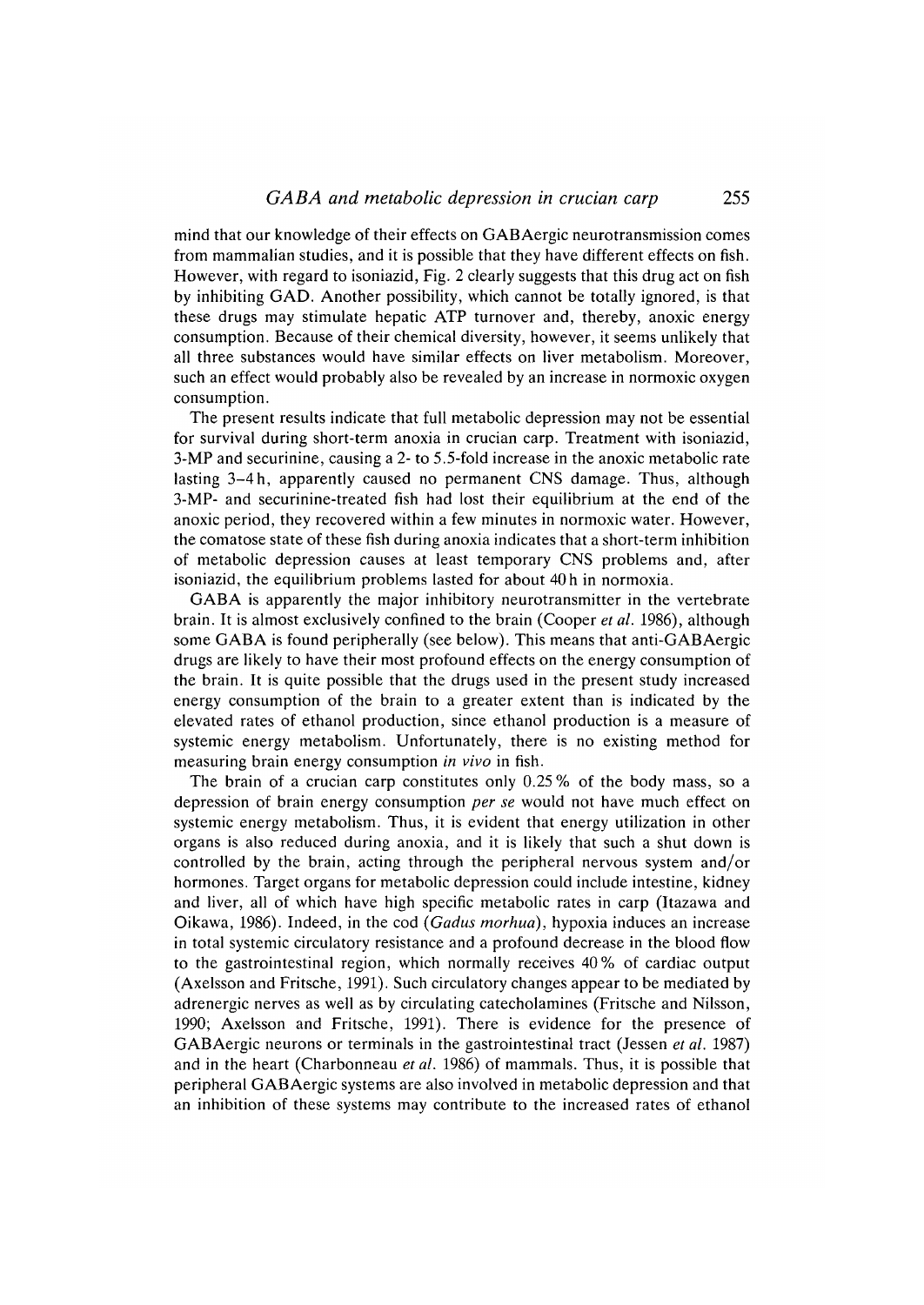production presently observed in anoxic crucian carp after anti-GABAergic drug treatment.

As mentioned in the Introduction (and as seen in Fig. 2), the amount of GABA in the crucian carp brain increases in response to anoxia (Nilsson, 1990), probably because the GAD-catalyzed conversion of glutamate to GABA is anaerobic and will continue during anoxia, while the breakdown of GABA is aerobic and will stop (Nilsson, 1990; Nilsson *et al.* 1990). Isoniazid, at a dose of 500 mg kg<sup>-1</sup>, was found to inhibit most of this increase, and to cause a marked inhibition of metabolic depression. A straightforward interpretation of these results is that the anoxia-induced increase in brain GABA concentration is an important mechanism behind metabolic depression, and that the inhibition of metabolic depression by isoniazid is a direct consequence of the ability of isoniazid to block the increase in brain GABA concentration. However, the situation may be somewhat more complicated because isoniazid and anoxia may affect different neuronal GABA pools. Recent results with the GABA synthesis inhibitor isoniazid and the GABA breakdown inhibitor gabaculine suggest that an inhibition of GABA synthesis will primarily decrease  $Ca^{2+}$ -dependent synaptosomal GABA release (probably from the vesicular pool), while an inhibition of GABA breakdown will mainly increase  $Ca<sup>2+</sup>$ -independent release from synaptosomes (probably from the cytosolic pool) (Wood *etal.* 1988). Thus, it is probable that isoniazid treatment primarily decreases the GABA content of the vesicular pool, while anoxia increases the GABA content of the cytosolic pool. However, since we know nothing about the rate of exchange between these pools in crucian carp brain, it is difficult to judge whether a blockade of GABA synthesis will have more profound effects on GABAergic transmission than will a blockade of GABA degradation. Moreover, one may assume that GABA can act as an inhibitory neurotransmitter from whichever pool it is released, and it will therefore initiate metabolic depression.

GABA may not be the only metabolic depressant. The inhibitory amino acids glycine and taurine also increase in concentration during anoxia in the brains of crucian carp and/or freshwater turtles (Nilsson, 1990; Nilsson *etal.* 1990, 1991; Nilsson and Lutz, 1991), and their possible roles in metabolic depression remain to be studied. Moreover, I recently found that the rate of ethanol production in anoxic crucian carp increases after treatment with aminophylline, an adenosine receptor antagonist (Nilsson, 1991). At a dose of  $75 \,\text{mg}\,\text{kg}^{-1}$ , aminophylline caused a threefold increase in anoxic ethanol production, without affecting the rate of normoxic oxygen consumption. Taken together with the present results, this indicates that increased activation of both purinergic and GABAergic receptors is essential for metabolic depression. It might be expected that each of these inhibitory neurotransmitter/neuromodulator systems is responsible for only a part of the metabolic depression, and it may seem contradictory that both anti-GABAergic and anti-adenosinergic drugs can cause a threefold increase in anoxic metabolic rate, suggesting a virtually complete inhibition of metabolic depression with each group of drugs. However, when encountering a falling ambient oxygen level, the *Carassius* species appear to depress their metabolism in two steps. The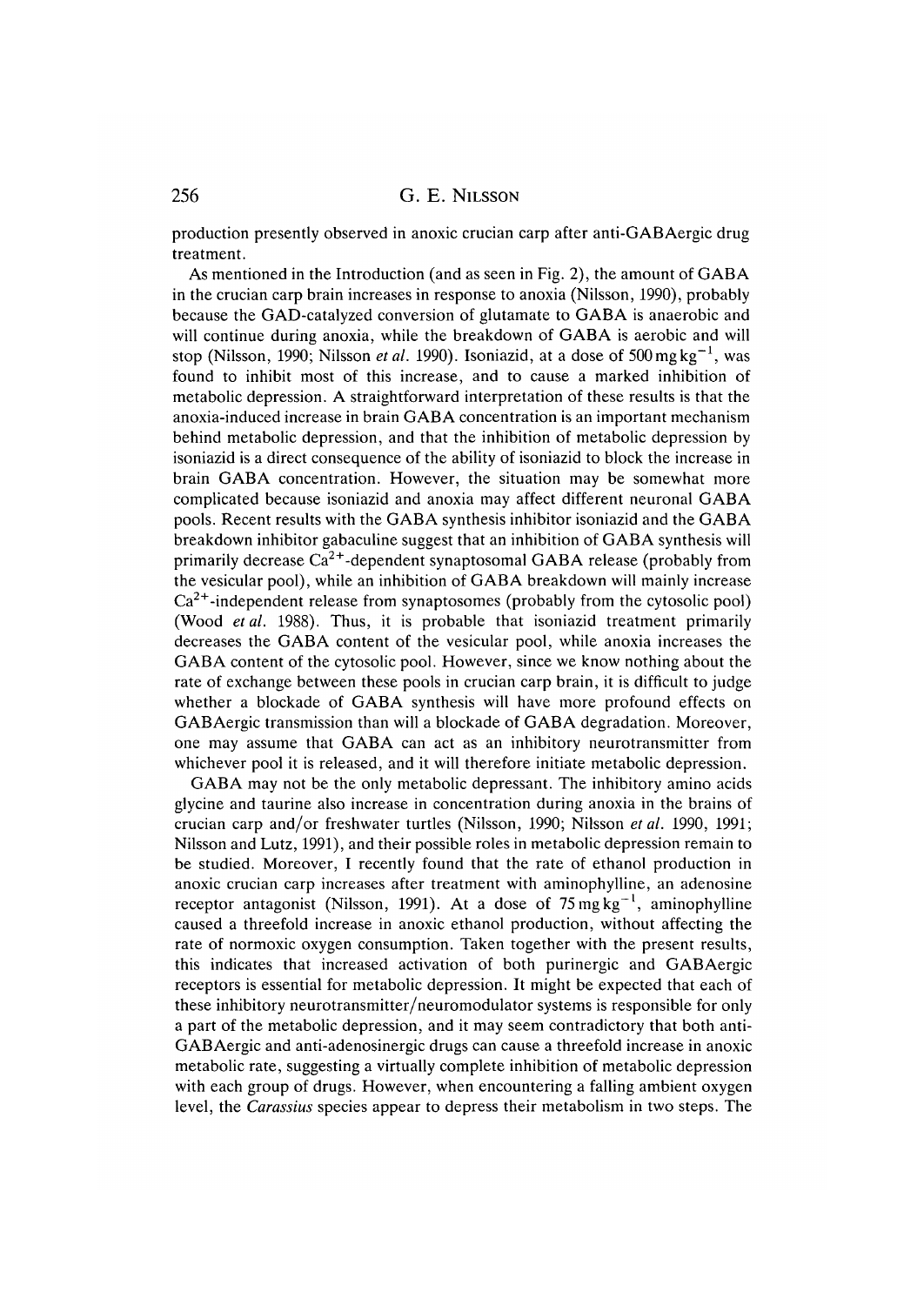first step is that seen in Fig. 3, when the routine metabolic rate is lowered to about one-third of the initial value, reaching an oxygen consumption corresponding to the standard metabolic rate [about 50 mg kg<sup>-1</sup> h<sup>-1</sup> in *C. auratus* at 20 °C (Beamish and Mookheriii, 1964)]. The second step is the threefold decrease in heat production displayed by *Carassius* exposed to anoxia (Van Waversveld *et al.* 1989) after the standard metabolic rate has been reached following several days of starvation in darkness in a calorimeter. Nevertheless, the ethanol production rates measured in anoxic controls in this study closely correspond to those measured by Van Waversweld *etal.* (1989) in the calorimeter, showing that full metabolic depression is reached during anoxia regardless of the initial metabolic rate. Thus, *Carassius* species exposed to anoxia can be said to display a  $3 \times 3$ =ninefold change in metabolic rate if the total fall in energy utilization, from routine metabolic rate all the way to full anoxic metabolic depression, is taken into account. It is possible that only one of the GAB Aergic and purinergic systems needs to be functioning to accomplish most of the initial lowering of energy consumption, while both systems are needed for full metabolic depression. This possibility remains to be studied.

In conclusion, the results of the present study clearly indicate that the inhibitory neurotransmitter GABA is a mediator of metabolic depression in anoxic crucian carp. This mediatory role could be shared with other inhibitory neurotransmitters/neuromodulators such as adenosine, and the mechanisms behind metabolic depression may include an altered balance between inhibitory and excitatory neurotransmission. The results also suggest that full anoxic metabolic depression is not essential for short-term (<4h) survival in anoxia.

This study was financially supported by the Swedish Council for Forestry and Agricultural Research Grant 0890/89 V 88 and the Helge Ax:son Johnson Foundation. I thank Dr Peter Pärt for advice on respirometry.

### References

- AXELSSON, M. AND FRITSCHE, R. (1991). Effects of exercise, hypoxia and feeding on the gastrointestinal blood flow in the Atlantic cod *Gadus morhua. J. exp. Biol.* **158,** 181-198.
- BEAMISH, F. W. H. AND MOOKHERJII, P. S. (1964). Respiration of fishes with special emphasis on standard oxygen consumption. I. Influence of weight and temperature on respiration of goldfish, *Carassius auratus* L. *Can. J. Zool.* 42, 161-175.
- BEUTLER, J. A., KARBON, E. W., BRUBAKER, A. N., MALIK, R., CURTIS, D. R. AND ENNA, S. J. (1985). Securinine alkaloids: a new class of GABA receptor antagonist. *Brain Res.* **330,** 135-140.
- CHARBONNEAU, P., SYROTA, A., CROUZEL, C., VALOIS, J. M., PRENANT, C. AND CRONZEL, M. (1986). Peripheral-type benzodiazepine receptors in the living heart characterized by positron emission tomography. *Circulation* **73,** 476-483.
- CHIH, C.-P., FENG, Z.-C, ROSENTHAL, M., LUTZ, P. L. AND SICK, T. J. (1989). Energy metabolism, ion homeostasis, and evoked potentials in anoxic turtle brain. *Am. J. Physiol.* **257,** R854-R860.
- COOPER, J. R., BLOOM, F. E. AND ROTH, R. H. (1986). *The Biochemical Basis of Neuropharmacology.* Oxford: Oxford University Press.
- FAN, S. G., WUSTEMAN, M. AND IVERSEN, L. L. (1981). 3-Mercaptopropionic acid inhibits GABA release from rat brain slices *in vitro. Brain Res.* **229,** 379-387.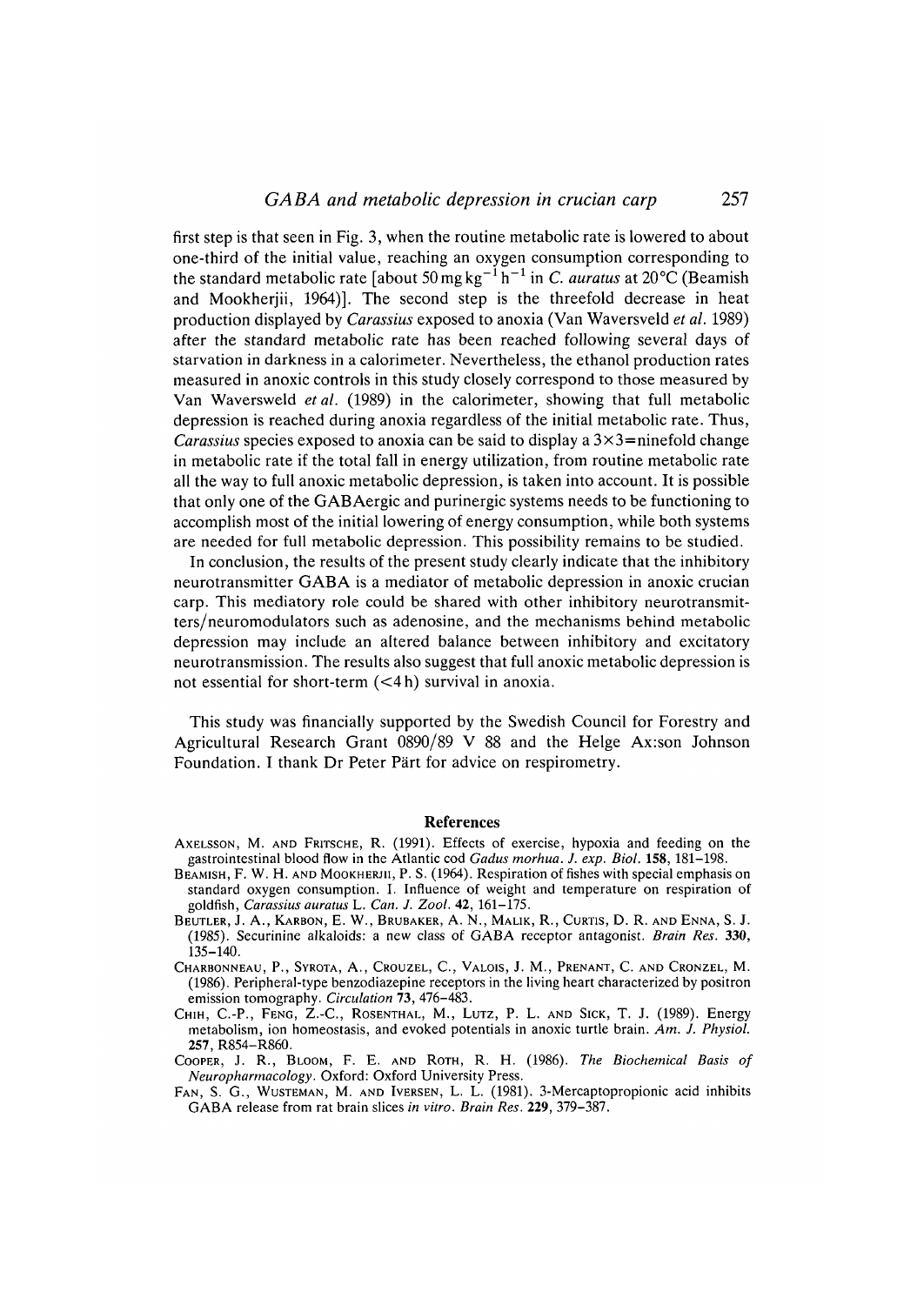- FARRANT, M. AND WEBSTER, R. A. (1989). GABA antagonists, their use and mechanisms of action. In *Neuromethods 12: Drugs as Tools in Neurotransmitter Research* (ed. A. A. Boulton, G. B. Baker and A. V. Juorio), pp. 161-219. Clifton, NJ: Humana Press.
- FRITSCHE, R. AND NILSSON, S. (1990). Autonomic nervous control of blood pressure and heart rate during hypoxia in the cod *Gadus morhua. J. comp. Physiol.* B **160,** 287-292.
- HOCHACHKA, P. W. (1986). Defense strategies against hypoxia and hypothermia. *Science* **231,** 234-241.
- HOCHACHKA, P. W. AND GUPPY, M. (1987). *Metabolic Arrest and the Control of Biological Time.* Cambridge, MA: Harvard University Press.
- HORTON, R. W., CHAPMAN, A. G. AND MELDRUM, B. S. (1979). The convulsant action of hydrazines and regional changes in cerebral y-aminobutyric acid and pyridoxal phosphate concentrations. *J. Neurochem.* **33,** 745-749.
- ITAZAWA, Y. AND OIKAWA, S. (1986). A quantitative interpretation of the metabolism-size relationship in animals. *Experientia* **42,** 152-153.
- JESSEN, K. R., MIRSKY, R. AND HILLS, M. (1987). GABA as an autonomic neurotransmitter: studies on intrinsic GABAergic neurons in the myenteric plexus of the gut. *Trends Neurosci.* **10,** 255-262.
- JOHNSTON, I. A. AND BERNARD, L. M. (1983). Utilization of the ethanol pathway in carp following exposure to anoxia. /. *exp. Biol.* **104,** 73-78.
- KEHR, J. AND UNGERSTEDT, U. (1988). Fast HPLC estimation of y-aminobutyric acid in microdialysis perfusates: Effect of nipecotic and 3-mercaptopropionic acids. *J. Neurochem.* **51,**1308-1310.
- KELLY, D. A. AND STOREY, K. B. (1988). Organ-specific control of glycolysis in anoxic turtles. *Am. J. Physiol.* **255,** R774-R779.
- KREBS, H. A., FREEDLAND, R. A., HEMS, R. AND STUBBS, M. (1969). Inhibition of hepatic gluconeogenesis by ethanol. *Biochem. J.* **112,** 117-124.
- LAMAR, C. (1970). Mercaptopropionic acid: a convulsant that inhibits glutamate decarboxylase. /. *Neurochem.* **17,** 165-170.
- LINDGREN, S. (1983). Effects of the glutamic acid decarboxylase inhibitor 3-mercaptopropionic acid on the synthesis of brain GABA *in vivo* and postmortally. *J. Neural Transmission* 58, 75-82.
- LOMHOLT, J. P. AND JOHANSEN, K. (1979). Hypoxia acclimation in carp how it affects  $O_2$ uptake, ventilation, and O<sub>2</sub> extraction from water. *Physiol. Zool.* **52**, 38-49.
- LUTZ, P. L., MCMAHON, P., ROSENTHAL, M. AND SICK, T. J. (1984). Relationships between aerobic and anaerobic energy production in turtle brain in situ. *Am. J. Physiol.* **247,** R740-R744.
- LUTZ, P. L., ROSENTHAL, M. AND SICK, T. J. (1986). Living without oxygen: turtle brain as a model of anaerobic metabolism. *Molec. Physiol.* 8, 411-425.
- NILSSON, G. E. (1990). Long-term anoxia in crucian carp: changes in the levels of amino acid and monoamine neurotransmitters in the brain, catecholamines in chromaffin tissue, and liver glycogen. *J. exp. Biol.* **150,** 295-320.
- NILSSON, G. E. (1991). The adenosine receptor blocker aminophylline increases anoxic ethanol excretion in crucian carp. *Am. J. Physiol.* **261,** R1057-R1060.
- NILSSON, G. E., ALFARO, A. A. AND LUTZ, P. L. (1990). Changes in turtle brain neurotransmitters and related substances during anoxia. *Am. J. Physiol.* **259,** R376-R384.
- NILSSON, G. E. AND LUTZ, P. L. (1991). Release of inhibitory neurotransmitters in response to anoxia in turtle brain. *Am. J. Physiol.* **261,** R32-R37.
- NILSSON, G. E., LUTZ, P. L. AND JACKSON, T. L. (1991). Neurotransmitters and anoxic survival of the brain: a comparison between anoxia-tolerant and anoxia-intolerant vertebrates. *Physiol. Zool.* **64,** 638-652.
- RAHMAN, M. S. AND STOREY, K. B. (1988). Role of covalent modification in the control of glycolytic enzymes in response to environmental anoxia in goldfish. *J. comp. Physiol.* B **157,** 813-820.
- ROSENTHAL, M., FENG, Z.-C. AND SICK, T. J. (1988). Brain vulnerability and survival during anoxia: protective strategies of hypoxia-resistant vertebrates. In *Mechanisms of Cerebral Hypoxia and Stroke* (ed. G. Somjen), pp. 9-21. New York: Plenum Press.